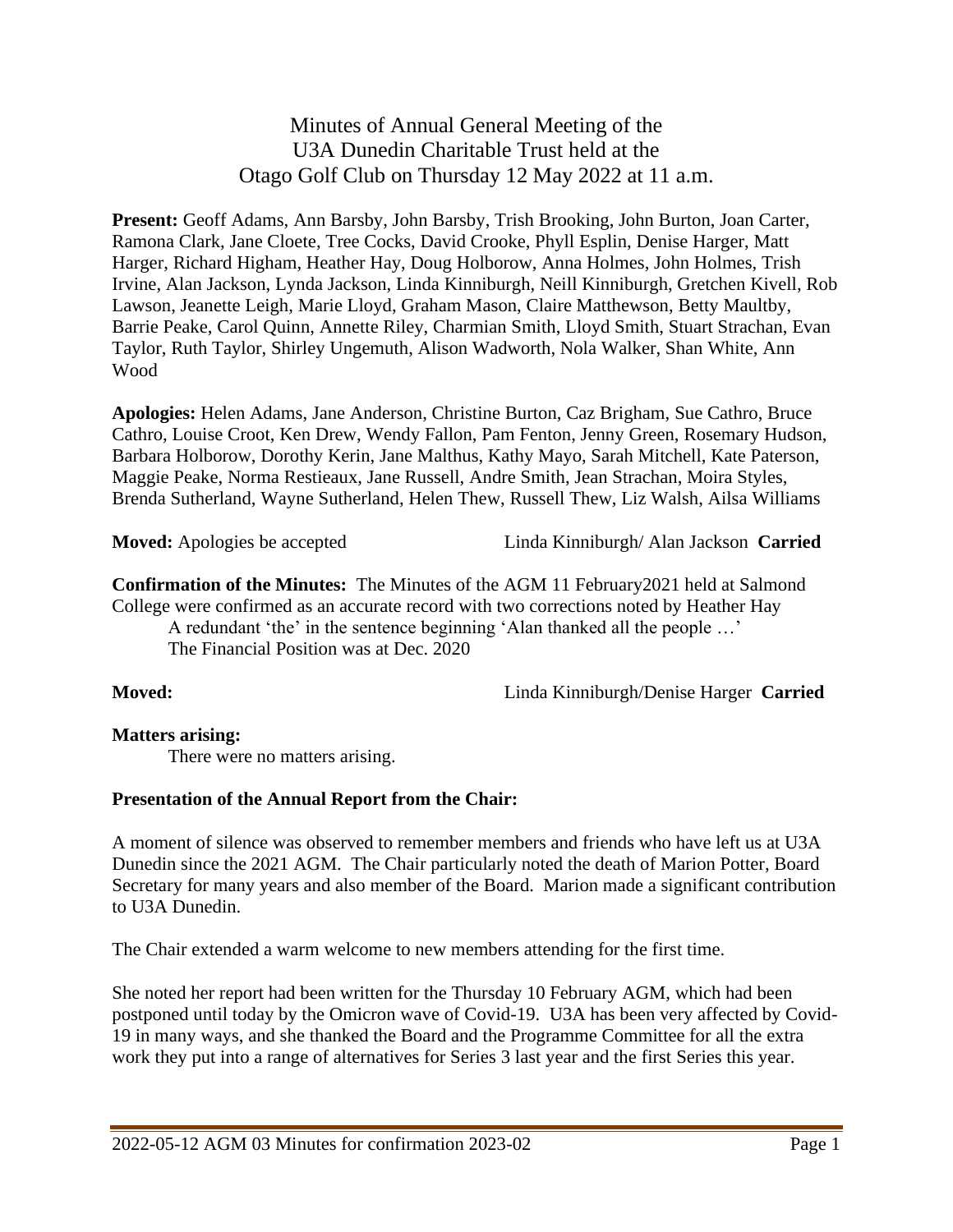The Chair noted the Interest Groups (formerly 'Discussion Groups') had gone from strength to strength, and thanked Ngaire Bates for her commitment to these groups for over five years. She was able to thank many more individuals and groups for their contributions throughout the year, and to note achievements by members in a number of spheres.

Moved: the report be accepted Linda Kinniburgh/Denise Harger & Alan Jackson **Carried**

## **Presentation of the Financial Report for the Treasurer:**

Evan Taylor spoke to his Financial Summary which, with the Statement of Financial Performance and the Reviewer's Report, was previously available to all attendees on the website.

U3A Dunedin has paid the final tranches of the the substantial donation to the University of Otago and lesser amounts to four Dunedin charities. This has meant a deficit for 2021, but the organisation would have otherwise been in surplus for the year. In 2021 membership fees were halved for the year, and the Treasurer is going to recommend this again for 2022.

The Review of the 2021 Financial Statements was carried out by Sandra Goodchild, the U3A Dunedin Charitable Trusts Reviewer. No changes were required.

Evan Taylor noted two matters of importance:

- 1. The Reviewer Sandra Goodchild has resigned, and will need to be replaced in time to review the 2022 financial performance.
- 2. Evan himself proposes to resign at the end of this year, so a new Treasurer is needed for 2023.

Evan Taylor answered questions about his report.

**Moved:** the report be accepted. Evan Taylor/Rob Lawson **Carried**

**Election of the U3A Board.** Nominations to date, as listed on the Agenda:

Alan Jackson Linda Kinniburgh Rob Lawson Jeanette Leigh Barrie Peake Richard Higham Stuart Strachan

Geoffrey Adams Trish Irvine Evan Taylor

Linda noted Bill Stanford had resigned from the Board.

There being no further nominations, the Chair

**Moved** the Board nominations be accepted Linda Kinniburgh/Matt Harger **Carried**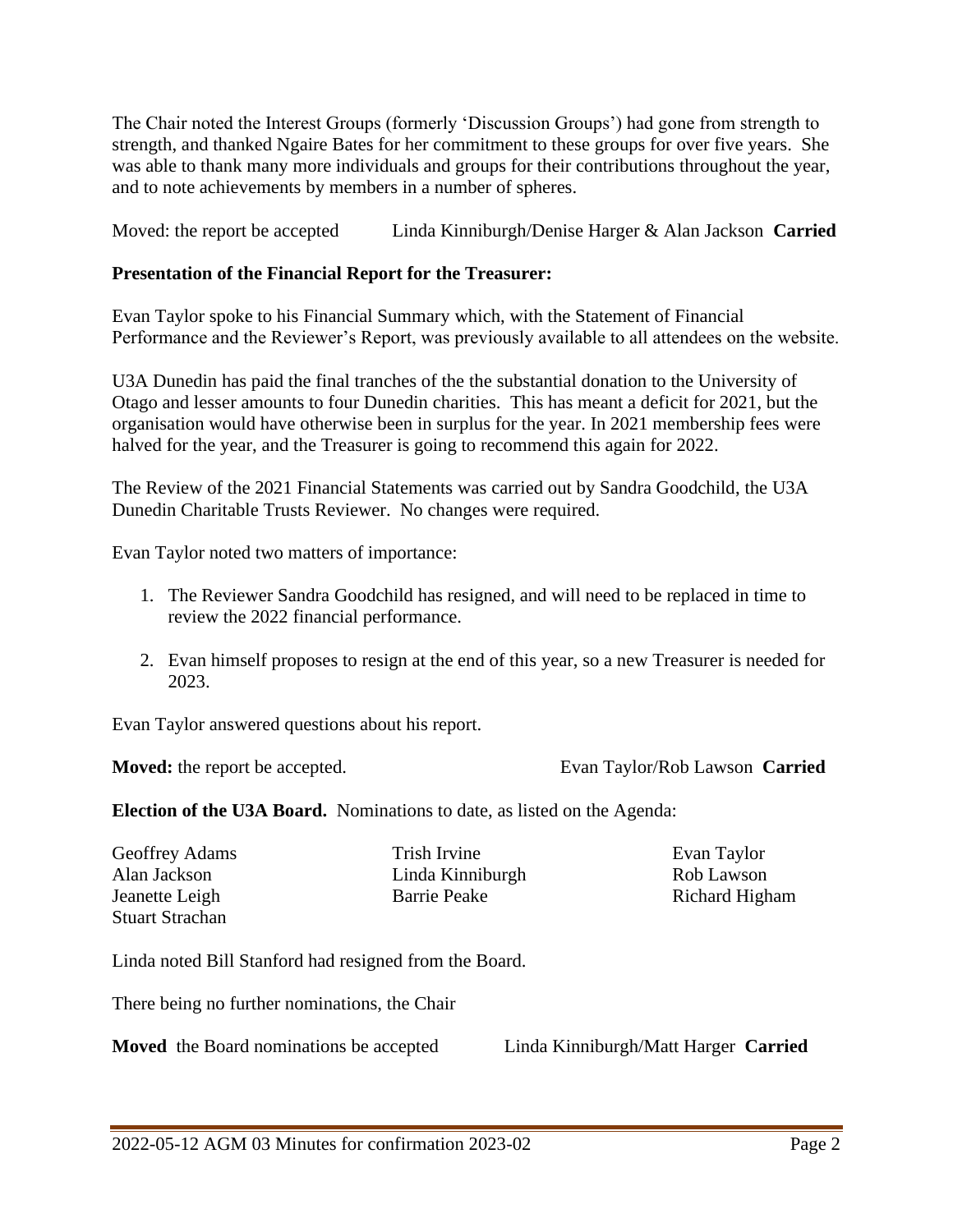The Chair noted U3A is a large and complex organisation of over 900 members. The Board itself is looking for assistance. She welcomed enquiries from members as to how they might provide help and support.

The representative of the University on the Board is under discussion and should be finalised shortly.

## **Nomination of a Life Member**

**Linda Kinniburgh moved the motion:** U3A Dunedin wishes to nominate Alan Jackson as an Honorary Life Member of U3A Dunedin in recognition of the outstanding contribution Alan has made, particularly over his three years as Chair of the Board, in fact the only person who has held this position for three years. He moved the organisation from paper-based to web-based, until now we have the most sophisticated U3A site in New Zealand. In addition, Alan led the Board through the first year of Covid, the time when no-one understood what was happening and the organisation had to be very flexible and fast on its feet.

Seconded by Geoff Adams **Carried**

## **Presentation By Rob Lawson: U3A Dunedin's approach to Sustainability**

Rob Lawson talked about the requirement from the Board that they address sustainability, which for U3A Dunedin meant addressing the issue of addressing carbon credits for members' travel. At an average of 4 km per trip, this turned out to be \$400 in 2020, and again in 2021. This amount has been sent to purchase carbon credits at Ekoss Forest Carbon Project in Southland.

Rob pointed out that even at today's price of \$75/tonne, the cost of travel is less than \$1 per member per year, ie not sufficient to promote a change in behaviour (car  $\rightarrow$  bas  $\rightarrow$  walking, etc).

In answer to a question, Rob explained Rarakau Forest Park was a covenanted Maori Trust, a native forest and registered for carbon credits.

In answer to a question about timing of buses to each venue, vs timing of the courses, it was agreed that U3A could consider this in the future.

### **General Business**

In response to a query, the Chair noted Series 2 enrolments are about 20% down, possibly indicating this demographic is more cautious about attending functions right now. However, enrolments are well sufficient to run the Series 2 courses.

The Board is actively looking at technologies which are cost effective as an alternative way for members to participate in U3A activities.